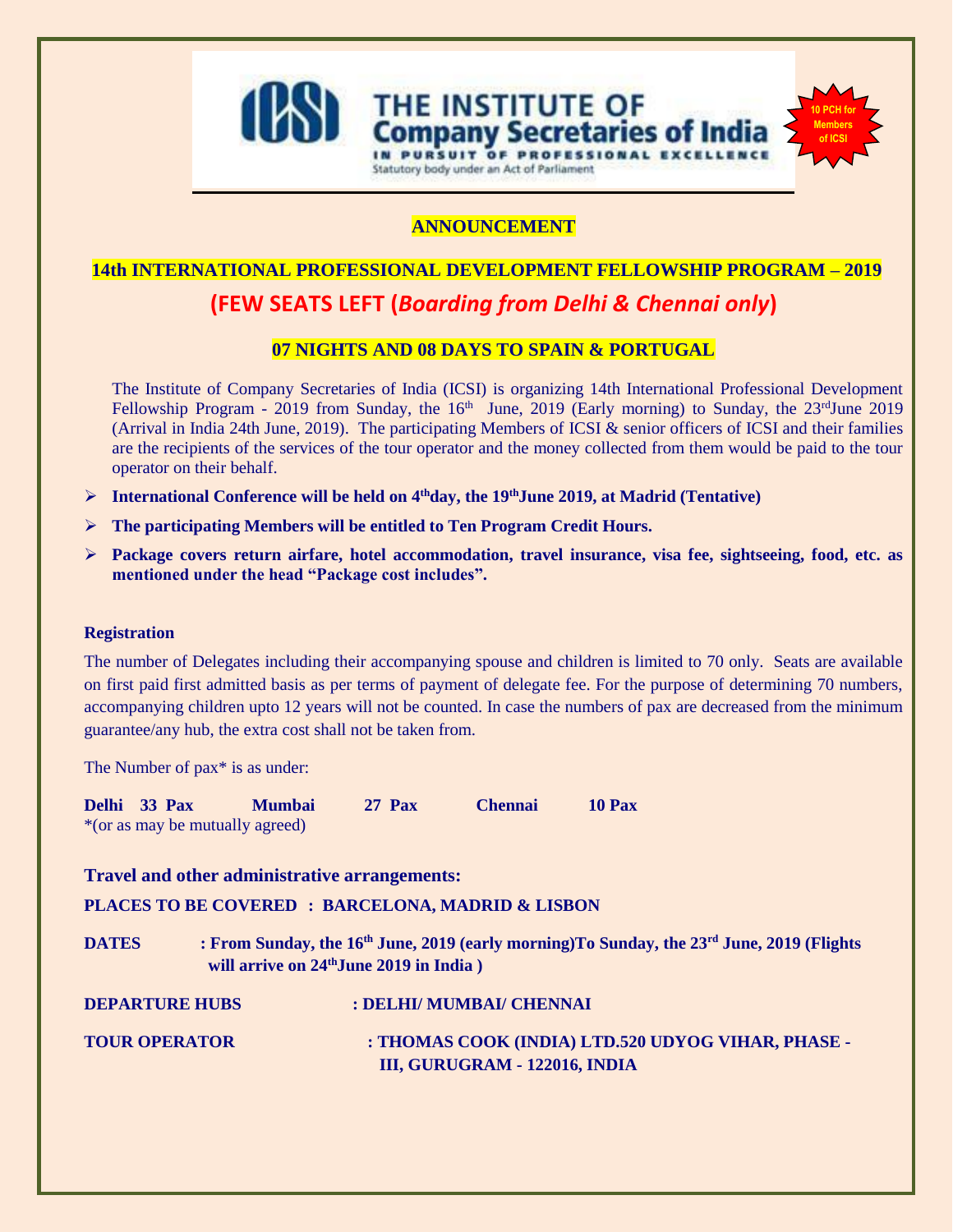# **FLIGHT DETAILS:**

# EX DELHI 33 Seats

|  | EK 513 16JUN DEL/DXB 0415/0620 16 JUN  |  |
|--|----------------------------------------|--|
|  | EK 185 16JUN DXB/BCN 0815/1325 16 JUN  |  |
|  | EK 192 23JUN LIS/DXB 1415 /0055 24JUN  |  |
|  | EK 510 24JUN DXB/DEL 0355 /0905 24 JUN |  |

# Ex MUMBAI 27 Seats

|  | EK 501 16JUN BOM/DXB 0430/0600 16JUN  |  |
|--|---------------------------------------|--|
|  | EK 185 16JUN DXB/BCN 0815/1325 16JUN  |  |
|  | EK 194 23JUN LIS/DXB 2115/0805 23 JUN |  |
|  | EK 506 24JUN DXB/BOM 0930/1410 24JUN  |  |

# EX CHENNAI 10 Seats

|  | EK 543 16JUN MAA/DXB 0400/0640 16JUN  |  |
|--|---------------------------------------|--|
|  | EK 185 16JUN DXB/BCN 0815/1325 16JUN  |  |
|  | EK 192 23JUN LIS/DXB 1415/0055 24JUN  |  |
|  | EK 544 24JUN DXB/MAA 0245 /0825 24JUN |  |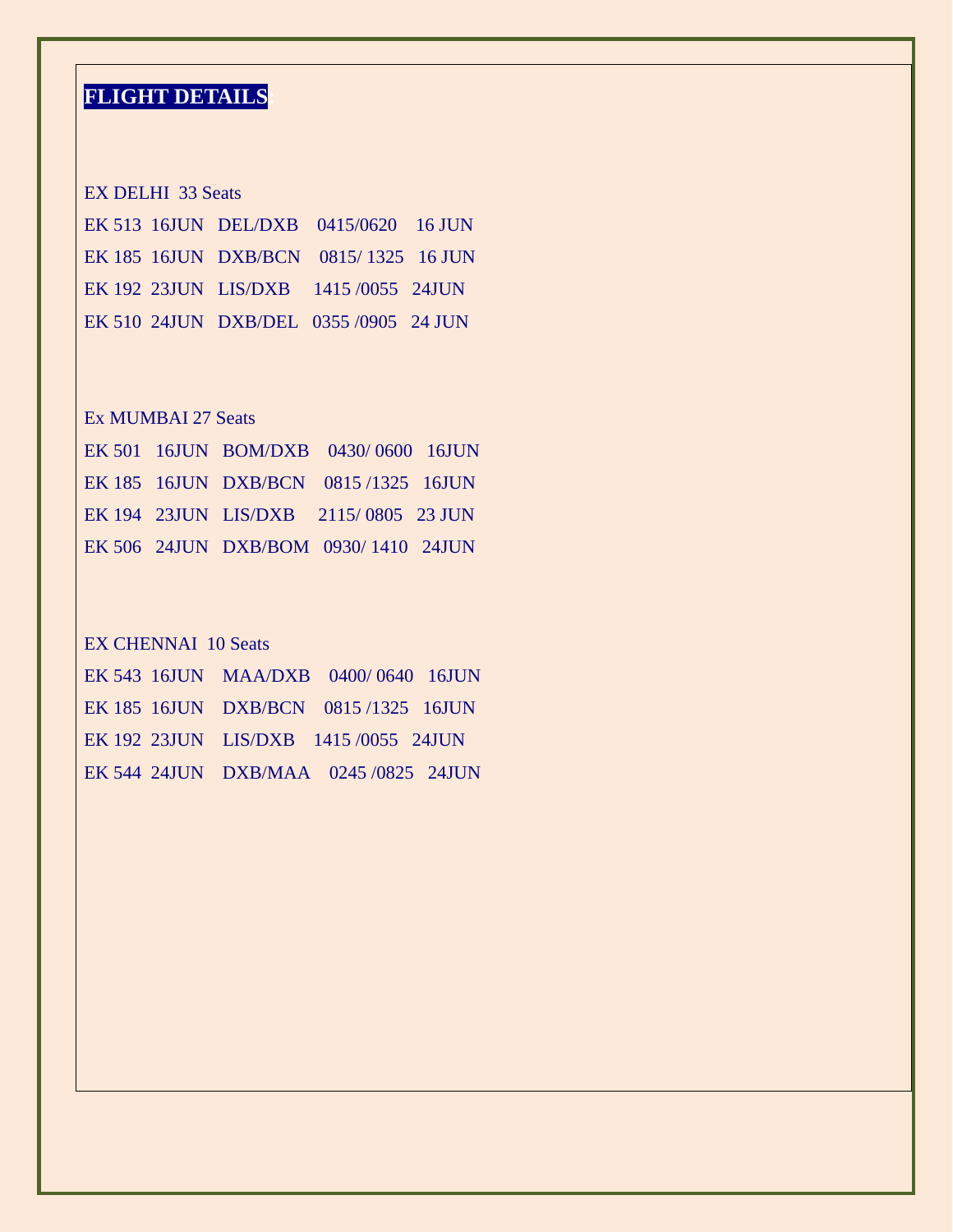

# **SUGGESTED ITINERARY:**

| <b>Date</b>                                                                    | <b>Activity / Details</b>                                                                                                                                                                                                                                                                                                                                                                                            |
|--------------------------------------------------------------------------------|----------------------------------------------------------------------------------------------------------------------------------------------------------------------------------------------------------------------------------------------------------------------------------------------------------------------------------------------------------------------------------------------------------------------|
| DAY 00<br>$(16th$ June) –<br><b>INDIA -</b><br><b>BARCELONA</b><br>(Via Dubai) | <b>INDIA - BARCELONA</b><br>Assemble at the international airport 03 hours - $01.15$ AM $- 16th$ June prior to<br>the departure to Board your flight for Dubai/Barcelona.<br>Board your flight from India from Delhi, Mumbai & Chennai                                                                                                                                                                               |
| <b>DAY 01</b><br>$(16th$ June) -<br><b>ARRIVE</b><br><b>BARCELONA</b>          | <b>BARCELONA</b><br>13:25 Hrs: Arrival at Barcelona Airport<br>14:15 Hrs : Met upon arrival<br>14:25 Hrs: Transfer to Hotel & Check In<br>$15:30$ Hrs : Check-in at Hotel<br>17:00 Hrs: Board your coach for sightseeing<br>17:30 Hrs: Visit Cathedral of the Holy Cross n Saint<br>19:00 Hrs : Experience Flemenco Show with 01 Glass of Drink<br>20:30 Hrs : Dinner at Indian Restaurant<br>Overnight at the hotel |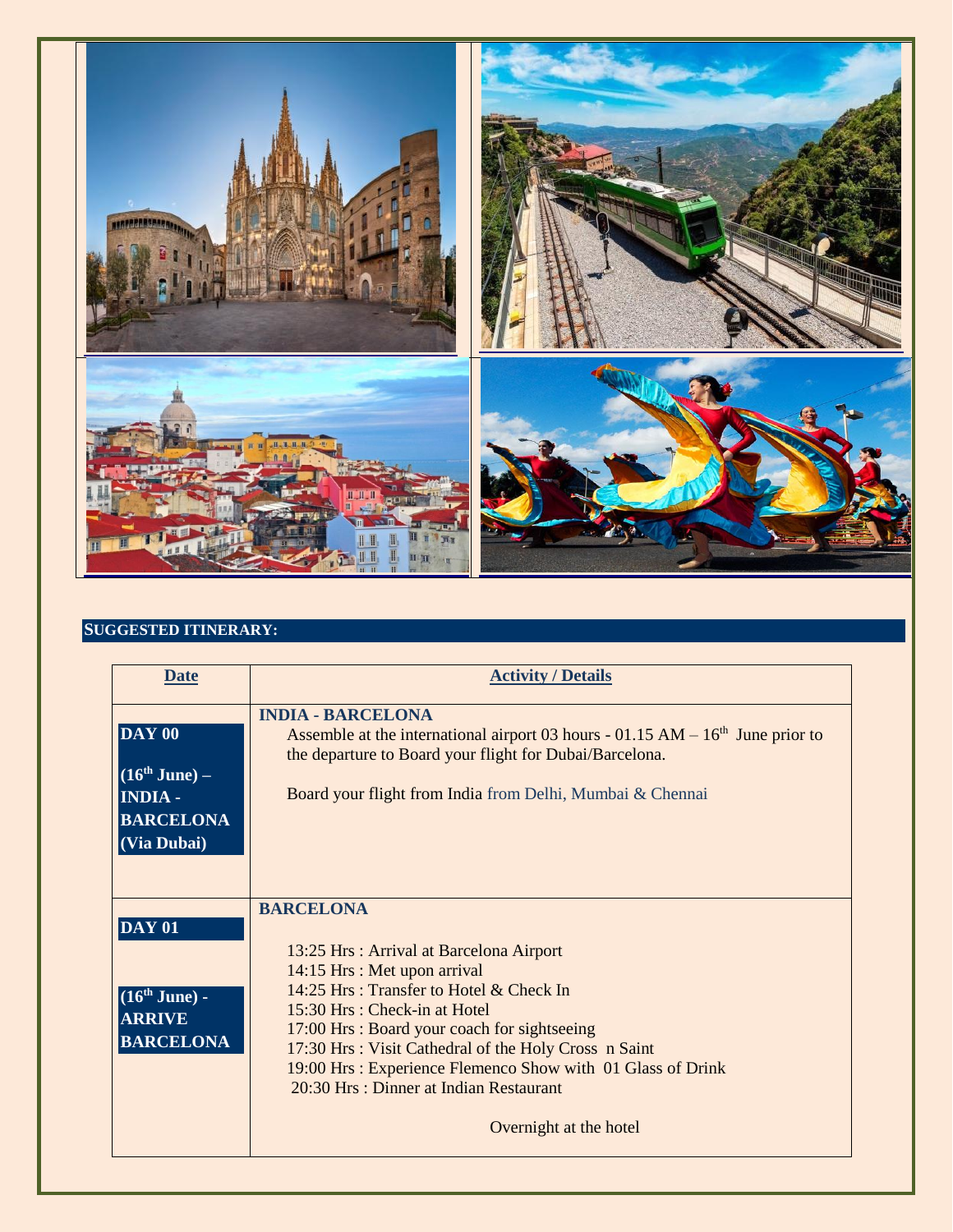| <b>DAY 02</b><br>$(17th June) -$<br><b>BARCELONA</b> | <b>BARCELONA CITY TOUR</b><br>08:00 Hrs: Buffet breakfast at hotel<br>09:00 Hrs: Gather in Lobby Area                                                                                                                                                                       |
|------------------------------------------------------|-----------------------------------------------------------------------------------------------------------------------------------------------------------------------------------------------------------------------------------------------------------------------------|
|                                                      | 09:30 Hrs : Board your coach and proceed for Guided City tour of Barcelona.<br>11:00 Hrs : Entrance to Sagrada Familia (Large unfinished Roman Catholic<br>Church built by Catamalan Family)<br>12:30 Hrs : Basílica de Santa Maria del Pi, Plaza de Cataluña, El Raval, La |
|                                                      | Ribera, drive past/Walking/photostop only, no entrance)<br>14:30 Hrs: Lunch at Indian Restaurant                                                                                                                                                                            |
|                                                      | 15:30 Hrs: Board your coach and proceed to Montjuck hill<br>16:00 Hrs : Visit Montjuck hill Top with cable car                                                                                                                                                              |
|                                                      | 17:00 Hrs: Return Cable Car from Montjuic                                                                                                                                                                                                                                   |
|                                                      | 18:00 Hrs: Board Sunset Cruise for 90 Mts<br>19:30 Hrs : Board your coach for Indian Restaurant                                                                                                                                                                             |
|                                                      | 20:00 Hrs: Buffet Dinner at Indian Restaurant                                                                                                                                                                                                                               |
|                                                      | Overnight at the hotel                                                                                                                                                                                                                                                      |
|                                                      | <b>BARCELONA CITY TOUR</b>                                                                                                                                                                                                                                                  |
| <b>DAY 03</b>                                        |                                                                                                                                                                                                                                                                             |
| $(18th$ June)                                        | 08:00 Hrs: Buffet Breakfast at hotel                                                                                                                                                                                                                                        |
| <b>BARCELONA</b>                                     | 09:00 Hrs: Gather in Lobby<br>09:30 Hrs: Proceed to Montserrat (approx. 51 Kms)                                                                                                                                                                                             |
|                                                      | 10:00 Hrs : Arrive in Placa Espanya                                                                                                                                                                                                                                         |
|                                                      | 10:36 Hrs: Board Montserrat Cog Wheel Train                                                                                                                                                                                                                                 |
|                                                      | 12:08 Hrs : Arrival in Monsterrat & Enjoy Monsterrat excursion                                                                                                                                                                                                              |
|                                                      | 13:05 Hrs : Lunch at Local Restaurant (03 course – Continental/Roman)                                                                                                                                                                                                       |
|                                                      | 15:15 Hrs: Board return Cogwheel Train                                                                                                                                                                                                                                      |
|                                                      | 16:45 Hrs: Arrive in Plaça Espanya and proceed to Camp Nou Stadium                                                                                                                                                                                                          |
|                                                      | 17:00 Hrs : Visit Camp Nou Stadium<br>18:30 Hrs: Proceed to La Rambla                                                                                                                                                                                                       |
|                                                      | 19:00 Hrs: Drop at City Centre                                                                                                                                                                                                                                              |
|                                                      | 20:00 Hrs: Proceed to Indian Restaurant                                                                                                                                                                                                                                     |
|                                                      | 20:30 Hrs : Dinner at Indian Restaurant                                                                                                                                                                                                                                     |
|                                                      | 21:30 Hrs : Drive back to Hotel                                                                                                                                                                                                                                             |
|                                                      | Overnight at the hotel                                                                                                                                                                                                                                                      |
| <b>DAY 04</b>                                        | <b>BARCELONA - MADRID</b>                                                                                                                                                                                                                                                   |
| $(19th$ June)                                        | 07:00 Hrs : Buffet breakfast at hotel                                                                                                                                                                                                                                       |
|                                                      | 08:00 Hrs: Gather in Lobby                                                                                                                                                                                                                                                  |
| <b>BARCELONA</b>                                     | 09:30 Hrs: Board your train to Madrid (03 Hrs train) - 2nd Class                                                                                                                                                                                                            |
|                                                      | 12:30 Hrs: Arrive Madrid by Train                                                                                                                                                                                                                                           |
|                                                      | 13:30 Hrs : Lunch at Indian Cuisine Restaurant<br>15:00 Hrs : Check-in at Hotel                                                                                                                                                                                             |
|                                                      |                                                                                                                                                                                                                                                                             |
|                                                      |                                                                                                                                                                                                                                                                             |
|                                                      | 17:00 Hrs : Conference (02 Hrs basic set-up in Restaurant) + Cocktail Dinner at<br><b>Indian Restaurant</b>                                                                                                                                                                 |
|                                                      | Overnight at the hotel                                                                                                                                                                                                                                                      |
|                                                      |                                                                                                                                                                                                                                                                             |
|                                                      |                                                                                                                                                                                                                                                                             |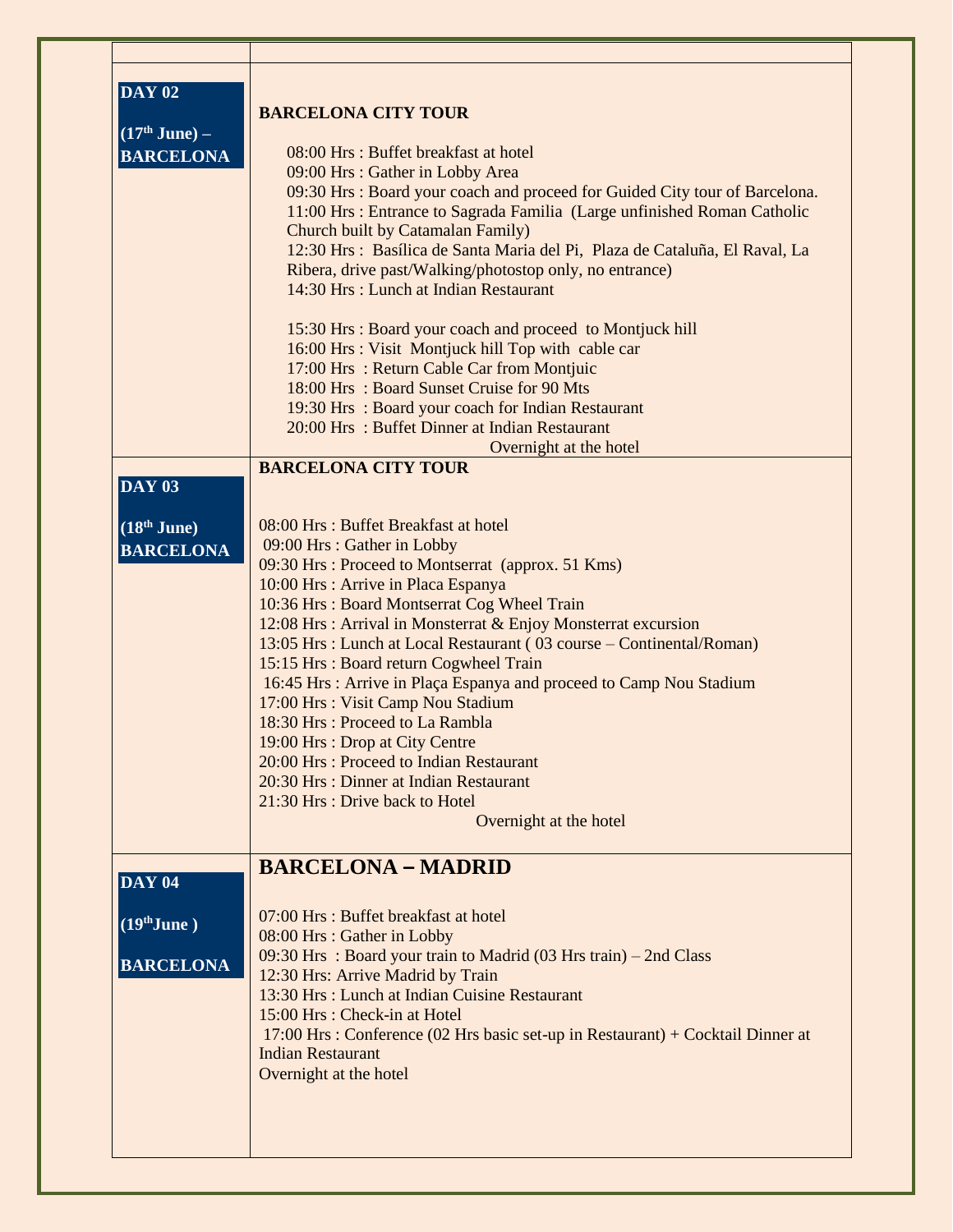|                       | <b>MADRID CITY TOUR</b>                                                                                                         |
|-----------------------|---------------------------------------------------------------------------------------------------------------------------------|
| <b>DAY 05</b>         |                                                                                                                                 |
| $(20th$ June) –       | 07:30 Hrs: Buffet Breakfast at hotel                                                                                            |
| <b>MADRID</b>         | 08:30 Hrs: Gather at Lobby<br>09:00 Hrs : Board your coach n proceed to Toledo (approx. 100 Kms)                                |
|                       | 10:30 Hrs : 02 Hours Guided city tour of Toledo - Toledo Cathedral, Monasterio de                                               |
|                       | San Juan de los Reyes, La Puerta de Bisagra, Mirador del Valle, Museo del Greco,                                                |
|                       | Puerta Del Sol (Public Square). (drive past/photostop only, no entrance)                                                        |
|                       | : Visit Swords factory or some alternate sightseeing/factory visit<br>12:00 Hrs                                                 |
|                       | : Lunch at Indian Restaurant<br>13:30 Hrs                                                                                       |
|                       | : Board your coach and transfer back to Madrid<br>14:30 Hrs<br>: Arrive into Madrid n proceed for Madrid City Tour<br>16:00 Hrs |
|                       |                                                                                                                                 |
|                       | 03 Hours Guided City Tour of Madrid - Puerta del Sol, Plaza Mayor and                                                           |
|                       | Plaza de la Villa, Royal Palace, Cibeles and Neptuno                                                                            |
|                       |                                                                                                                                 |
|                       | Fountains and the Puerta de Alcalá, the district of Salamanca, Plaza de                                                         |
|                       | Castilla, Parque del Oeste, University Campus, commercial and financial                                                         |
|                       | zones of Modern Madrid, the emblematic Las VentaBullring and the Santiago                                                       |
|                       | Bernabéu Football Stadium. (drive past only/photostop only, no entrance)                                                        |
|                       | <b>Entrance to Royal Palace</b>                                                                                                 |
|                       | Dinner at Indian Restaurant                                                                                                     |
|                       | Overnight at the hotel                                                                                                          |
|                       | <b>MADRID - LISBON (By flight)</b>                                                                                              |
| <b>DAY 06</b>         | Buffet breakfast at hotel                                                                                                       |
| $(21^{st}$ June $)$ - | Checkout from the hotel Local Flight between Madrid to Lisbon (Group would be                                                   |
| <b>MADRID-</b>        | required to split into two flights)                                                                                             |
| <b>LISBON</b>         | Buffet Lunch at Local Indian Restaurant Transfer to Hotel & check in (at/after 1500                                             |
|                       | hrs ) Overnight at the hotel in Lisbon                                                                                          |
|                       | Visit Feira da Ladra Feira da Ladra literally translates to 'Thief Fair' and is the                                             |
|                       | oldest market in Lisbon. It's quite a popular fair with many different objects, so take                                         |
|                       | your time and enjoy browsing! Dinner at Indian Restaurant                                                                       |
|                       |                                                                                                                                 |
|                       | Overnight at the hotel in Lisbon                                                                                                |
|                       | <b>LISBON CITY TOUR</b>                                                                                                         |
| <b>DAY 07</b>         |                                                                                                                                 |
|                       | Buffet breakfast at hotel                                                                                                       |
| $(22nd$ June) –       | Local coach at Disposal for 12 Hours<br>04 Hours Guided city tour of Lisbon - Praca do Comercio, Mude, Santa Justa Lift,        |
| <b>LISBON</b>         | Chafariz De Cormo, Saint Roch Church, Restauradores Square, Rossio Sqaure,                                                      |
|                       | Figueria Square, Lisbon Cathedral (drivepast/photostop only, no entrance                                                        |
|                       |                                                                                                                                 |
|                       | Lunch at Indian Restaurant                                                                                                      |
|                       | Experience Tram Ride Visit Martim Moniz - is a square full of life and one of the                                               |
|                       | most multicultural areas in Lisbon. Here you'll find different things from all over the                                         |
|                       | world.                                                                                                                          |
|                       | Dinner at Indian Restaurant                                                                                                     |
|                       | Overnight at the hotel in Lisbon                                                                                                |
|                       |                                                                                                                                 |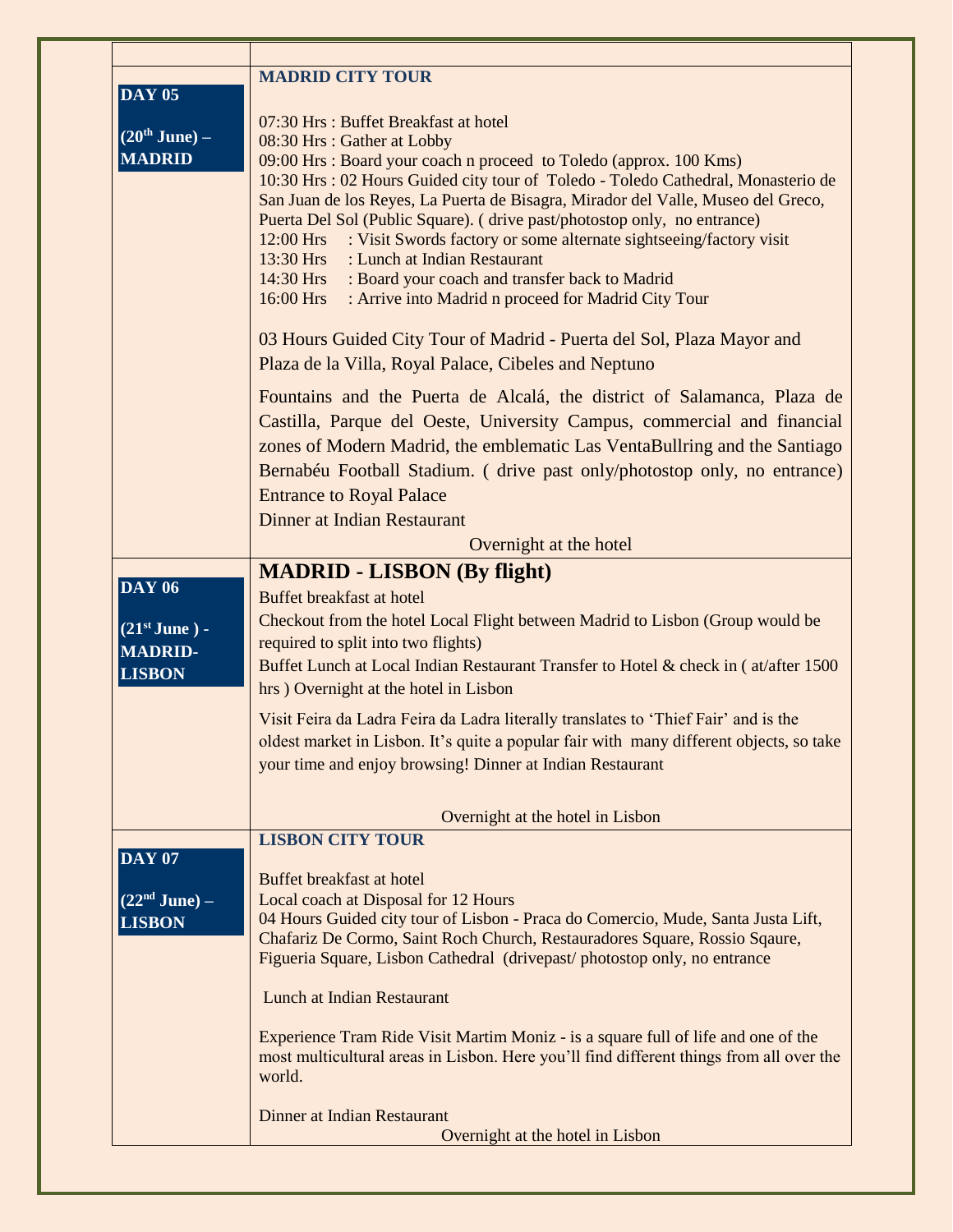| <b>LISBON TO INDIA</b>                                         |
|----------------------------------------------------------------|
| Buffet breakfast at hotel                                      |
| Checkout from the hotel                                        |
| Transfer from hotel to Lisbon Airport (One way)                |
| The participants from Delhi Hub will visit to the Local Market |
|                                                                |
|                                                                |

# • **Reaching in India on 24thJune, 2019**

# **PROPOSED HOTEL**

| <b>City</b> | <b>Hotel</b> |
|-------------|--------------|
|             |              |

| <b>Barcelona</b> | Hotel Vilamari (4*)                       |
|------------------|-------------------------------------------|
| Madrid           | Hotel AXOR Feria (4 <sup>*</sup> )        |
| Lisbon           | Hotel Holiday Inn Lisbon Continental (4*) |

### **PACKAGE COST: (PER PERSON)**

The cost of the tour **per person of twin sharing / S**ingle occupancy, all inclusive (including 5% GST) is as follows:

| $(A)$ PP Single | $(B)$ PP Twin     | $(C)$ Child $(02-12)$ | $(D)$ Child $(02-12)$ | $(E)$ Infant         |
|-----------------|-------------------|-----------------------|-----------------------|----------------------|
| Occ.            | Occ.              | Yrs) without Bed      | Yrs) with Bed         | $(0-02 \text{ yrs})$ |
| Rs.224750       | <b>Rs.</b> 179000 | <b>Rs.161000</b>      | Rs.171000             | Rs.61525             |

The above cost is based on 70 pax**.**

**The Rate of exchange is taken @ 01 Euro = INR 78.20 however the current rate will be applicable as on day of transaction**

- $\triangleright$  In case there is any change in the tax pattern. Same will be applicable at the time of collect & final billing
- $\triangleright$  Personal appearance in the embassy for the Biometric shall be at the own cost of the delegate.
- $\triangleright$  The delegates from different places will have to opt the hub and reach on their own cost.
- ➢ Local Flight between Madrid and Lisbon
	- o Group will be split into two flights
	- o No Food & Beverage
	- o Baggage Limit upto 15 Kgs per Pax but additional baggage cost includes upto 7 kg more.

\*\* In case No of pax reduced, there will be a supplement that will be charged over and above the given cost

#### **Tour cost Inclusion:**

- International Flight Tickets in Economy Class.
- Tourist Visa Fee.
- 03 Nights Accommodation at Hotel in Barcelona with breakfast
- 02 Nights Accommodation at Hotel in Madrid with breakfast
- 02 Nights Accommodation at Hotel in Lisbon with breakfast
- 02 Hours Conference including Basic Conference Facilities at Restaurant, 02 Mikes, Flip Board, Chart, Water Bottle, 01 Tea/coffee Break at Indian Restaurant.
- Overseas land arrangements/Sightseeing / Excursion Tours / Meals (Lunches and Dinners) as mentioned in the itinerary with Entrance word mentioned.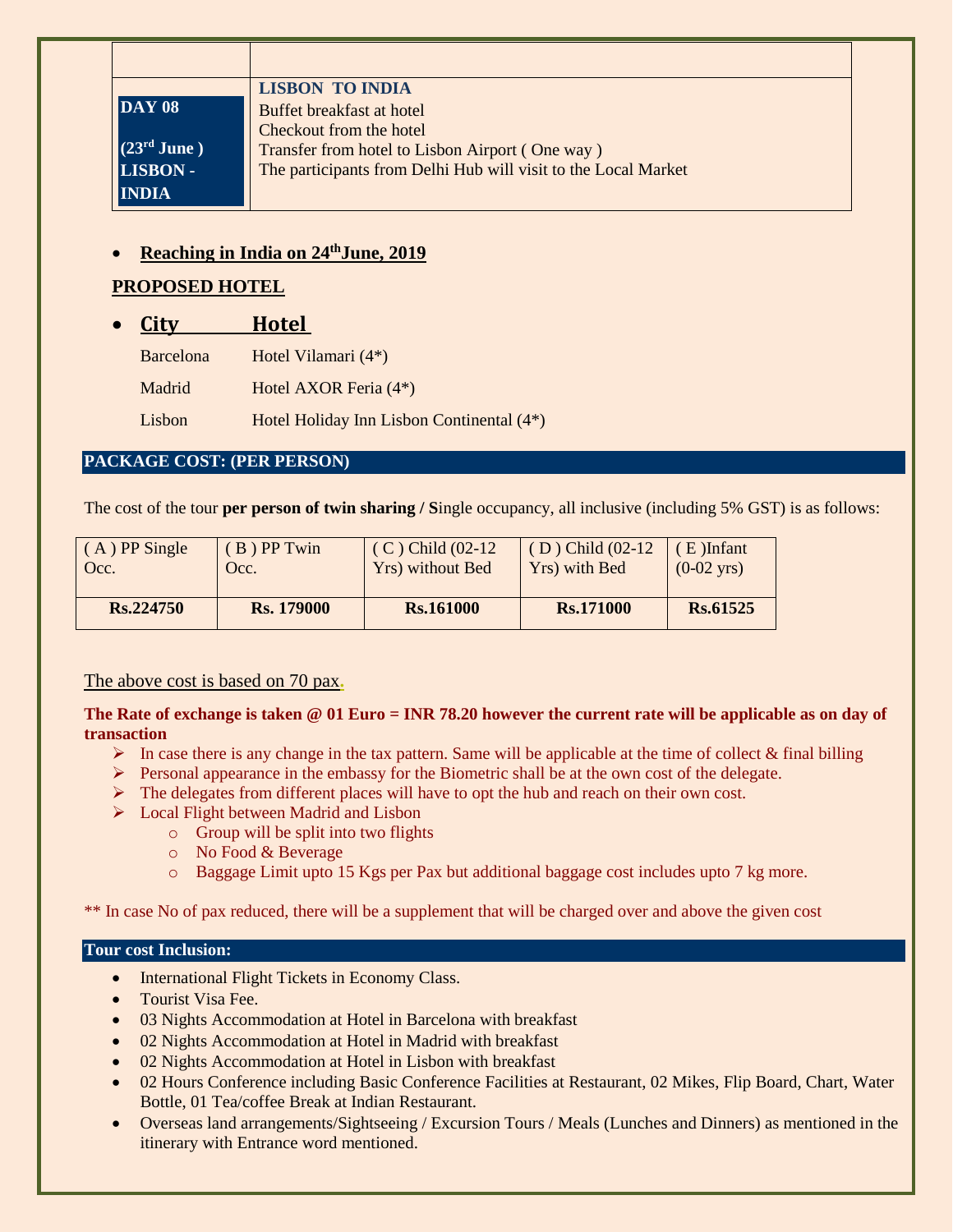- All transfers in AC vehicle including Apt.
- Madrid to Lisbon travel by air
- Indian Meals as per Itinerary
- 01 Cocktail Dinner as mentioned in itinerary
- Overseas Travel insurance
- 2 Bottles of Water Bottles Per Person Per Day

#### **Common Exclusions**

- Any increase in Taxes, Govt. Taxes, Fuel Charges or introduction of any new taxes or any other charge imposed will be charged accordingly.
- Anything not mentioned under "Tour Inclusions" above will have to be paid directly.
- Any kind of facilities not mentioned above in the Tour Inclusions
- The quote does not include any other expenses of personal nature such as Passport charges, wines, tips, room service, food & drink, laundry, telephone bills, etc not specified in the itinerary and anything not specified under 'Tour Inclusions"
- Any incidental expenses not mentioned in "Inclusions" above will have to be paid directly
- Any Domestic Travel/stay / meal/transfer Arrangement not included
- Bio Metric is mandatory for all pax, any expense related to Bio Metric Travel/stay/meals or any other incidental is not included in cost price.

#### **Note**

- Should the tour strength reduce, the tour cost will be amended accordingly.
- In case of any unprecedented hike in Airfare, Hotel or Transportation Tariff, the tour cost will be amended accordingly.
- In case of any visa rejection, entire fees will be forfeited. Thomas Cook is not liable for any visa rejection as is entirely depends upon Embassy's discretion.
- Thomas Cook is not holding any domestic flight as it being a low cost carrier cannot hold the seats without paying 100% advance
- The persons above 60 shall give their Medical Fitness Certificate for the Overseas Travel & Medical Insurance and pay the extra cost if any.

#### **Payment Terms:**

Mode of Payment for Delegates:

Booking amount full payment as mentioned in the Package cost on or before 22nd April 2019 by RTGS to the ICSI. The details of the mode of the payment are appended below.

- ⚫ After issue of the ticket or file visa 50% non refundable after the booking
- ⚫ Cancelled 15 working days prior 85% of the tour price (Visa cost is non refundable)
- ⚫ Cancelled 10 working days prior 100% of the tour cost
- ⚫ Cancelled between 0 07 of Journey/failed to join the program.- 100% cancellation

\* Determination date for cancellation charges would be subject to actual date of procurement of air ticket and filing of application for visa.

#### **Special Note:**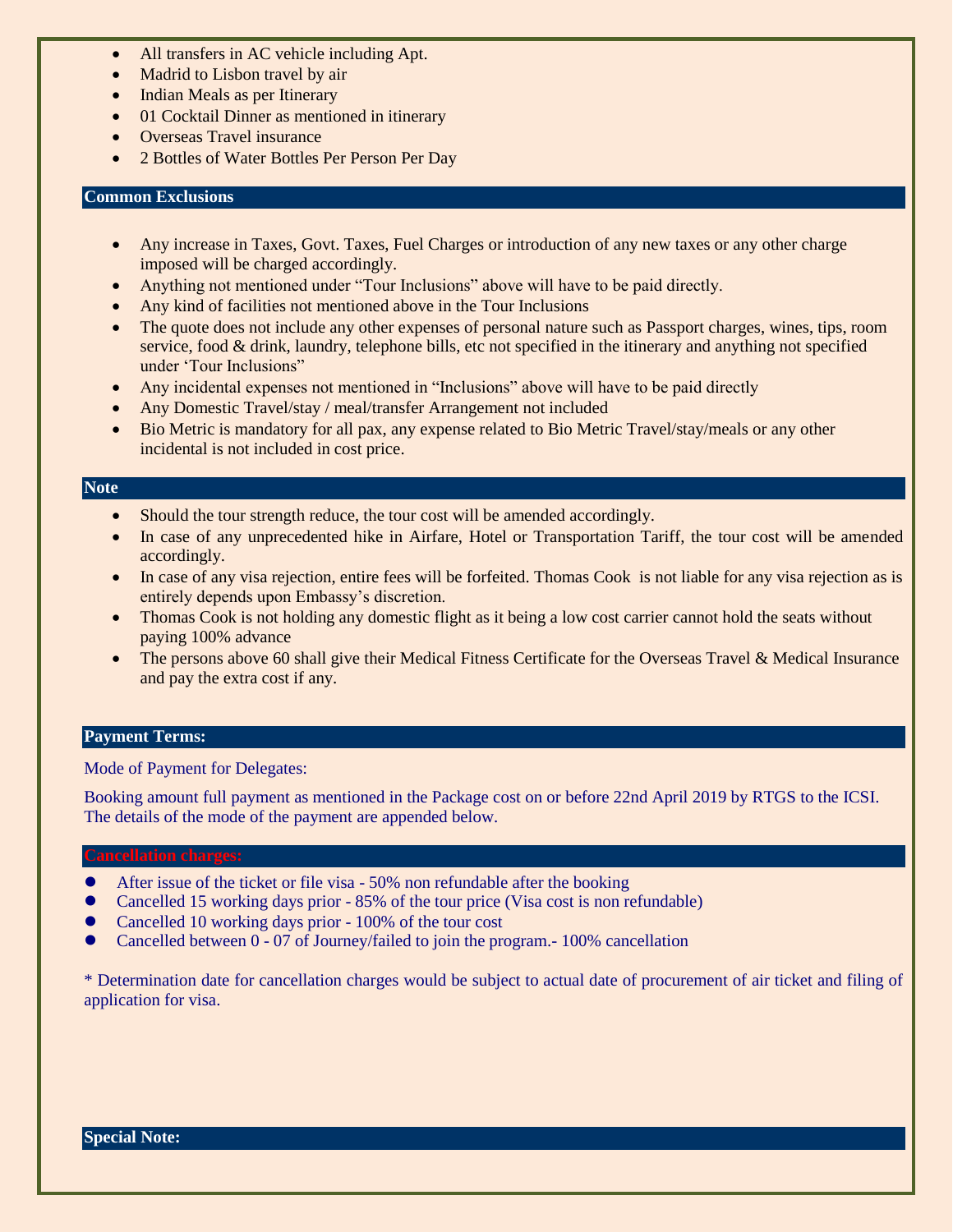- 1. The price is based on current services. Any variance in the price would be discussed .
- 2. Please note the above costs are based on a minimum of 70-80 passengers, traveling together. In case the group size reduces / increase, the cost may vary accordingly
- 3. A part of tour has to be paid in foreign exchange component. The Foreign Currency component will be subject to the day of transaction and will be charged on the actual rate of transaction as per the Rate sheet of Thomas Cook India.
- 4. Porterage& Room Drop is not included in the cost.
- 5. No refund or reduction will be given for any services, which are not utilized, mentioned in the Top value inclusions.(As governed by Flight and HOTEL/DMC Policy)
- 6. All arrangements made by THOMAS COOK are in the capacity of an agent only. THOMAS COOK will not be liable for claims or expenses arising from circumstances beyond their control such as accidents, injuries delayed or cancelled flights & acts or forces of nature.
- 7. The prices are based on the airfare contracted. In an event of any increase in the taxes, the operator shall revert to you. The revised charges will be payable accordingly.
- 8. In the event of any changes in the flight schedule, the itinerary will change.
- 9. All timings are subject to local road and traffic conditions
- 10. Thomas cook reserves the right to alter the itinerary, without altering the services with prior approvals from the ICSI.
- 11. All specified guide/assistant/interpreter languages are subject to availability.
- 12. No. of passengers Variance & Cancellation: All services such as Airline seats / Hotel accommodation /Cruise /ground transportation/ venues for tours/conferences/events are pre-blocked well in advance. Operator is liable to pay penalties to all their suppliers / vendors if these services are released within the below mentioned time frame. All cancellations of bookings must be given in writing and acknowledged by Thomas Cook (I) Ltd. A transfer from one tour destination/event venue to another, prior to the date of the tour/conference/event will be treated as a cancellation, thereby attracting the cancellation charges as stated hereunder and a fresh booking on another.
- 13. In an event of cancellation, Advance paid to principal suppliers (Hotel / Coach Company / restaurants / etc ) will be charged in addition to the following charges.
- 14. The government taxes are as 31 March, 2019. In case there is any revision in the tax component, revised amount at the time of Billing /Booking will be applicable.
- 15. This agreement shall have the jurisdiction of courts at Mumbai.
- 16. Thomas cook shall operate and provide agreed services in accordance with the permitted laws and industry standards at all times.
- 17. Billing to Individual or the ICSIwill happen according to the GST number, where in Services have been provided by Thomas Cook.In Case they are not able to identify location then it should be billed to ICSI Noida.
- 18. Hotel Check-in Time: 1500 Hrs / Hotel Check-out Time : 1200 Hrs
- 19. The package price is based on Minimum 70-80 persons travelling. Should the number of passengers increase and/or decrease, the revised cost will be payable by the Individual Participant.
- 20. Rate of Exchange is calculated at 1 Euro = INR 78.20 as on date of this proposal. For Release of Exchange, the prevailing ROE as on date of the transaction / deposit payment will apply.
- 21. Prices are subject to change with any increase in the costs should the same be levied by Hotel, airlines, Embassy Visa Fee, overseas suppliers or any related or any tax/service charges levied by GOI etc
- 22. Visa Grant / approval is at the discretion of Visa Officer/Embassy and can't be guaranteed.
- 23. Bio Metric is mandatory for all pax, any expense related to Bio Metric Travel/stay/meals or any other incidental is not included in cost price.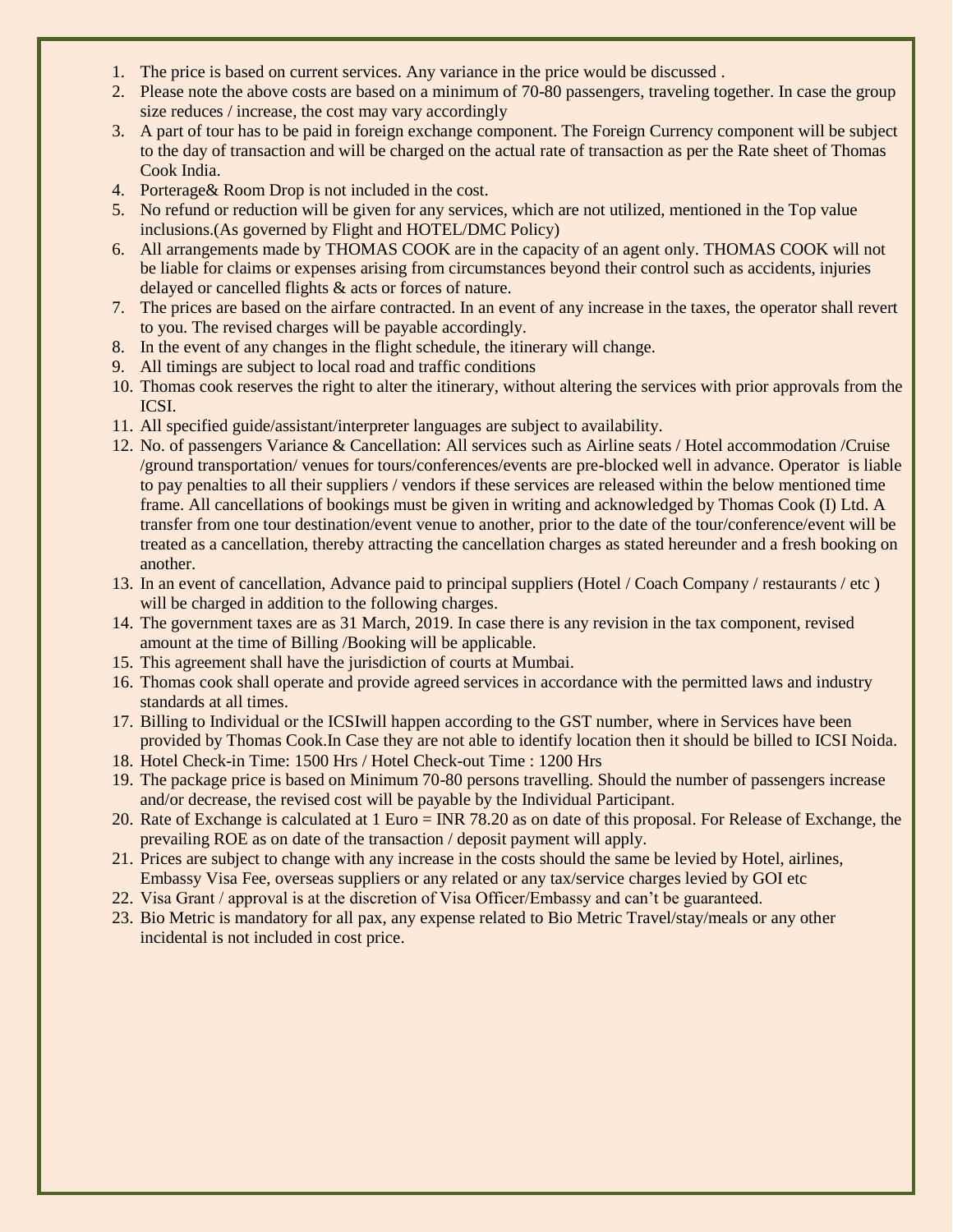#### **REGISTRATION PROCEDURE**

Members of ICSI are requested to confirm their participation, with / without spouse and/or children by sending a covering letter accompanied by the photocopies of the passport and full amount of as mentioned in the package cost per person travelling by way of Demand Draft or RTGS only issued in favour of the **"Institute of Company Secretaries of India"** payable at New Delhi or by / Electronic Fund Transfer(details shared) and has to reach Shri Surya Narayan Mishra**, Joint Director, ICSI House, 22 Institutional Area, Lodi Road, New Delhi 110 003 on or before22ndApril,2019 positively**. Registration may however be withdrawn by a delegate subject to cancellation charges mentioned above. Any request received for withdrawal after this date shall attract forfeiture of said registration charges.

Please note that joining to this program is limited to members of the ICSI and their spouse and children.

It may further be noted that considering limited number of seats, the registration for this International Professional Development Programme will be made on first-paid -first-admitted basis.

#### **VISA PROCESS TO BE FOLLOWED**

- Thomas Cook (India) Limited Ltd will undertake the entire Visa Process for each and every registered delegate
- Upon receipt of Delegate Registration Confirmation from ICSI, the delegate will send the requisite documents to Thomas Cook (India) Limited office before the deadlines mentioned below. The name of concerned representative of Thomas Cook (India) Limited is given as under in the Contact:

Mr. Priyesh Upadhyay, Asst. Manager – MICE Tel: 0124 4457224 | Cell: +91 9811250630 E-mail: Priyesh.Upadhyay@in.thomascook.com

#### **VISA REQUIREMENTS**

#### **Documents -**

**NOTE : We need** 15 working days for processing Visa post we receive all the required documents for Visa from Applicants - Specification depicted below.

PHOTO SPECIFICATIONS: (Two sets of documents required for obtaining both the Visas)

The photograph must be in color.

It should be without border.

It should have a white background only.

It should have a close up of your head and top of your shoulders so that your face takes up 70-80% of the photograph.

It should be in sharp focus and clean.

It should be of high quality with no ink marks and creases.

The photograph must show you looking directly at the camera. (Both Ears should be visible  $\&$  No teeth showing)

It should be  $3.5 \text{ cm} \times 4.5 \text{ cm}$ .

It should show your skin tone naturally.

It should have appropriate brightness and contrast.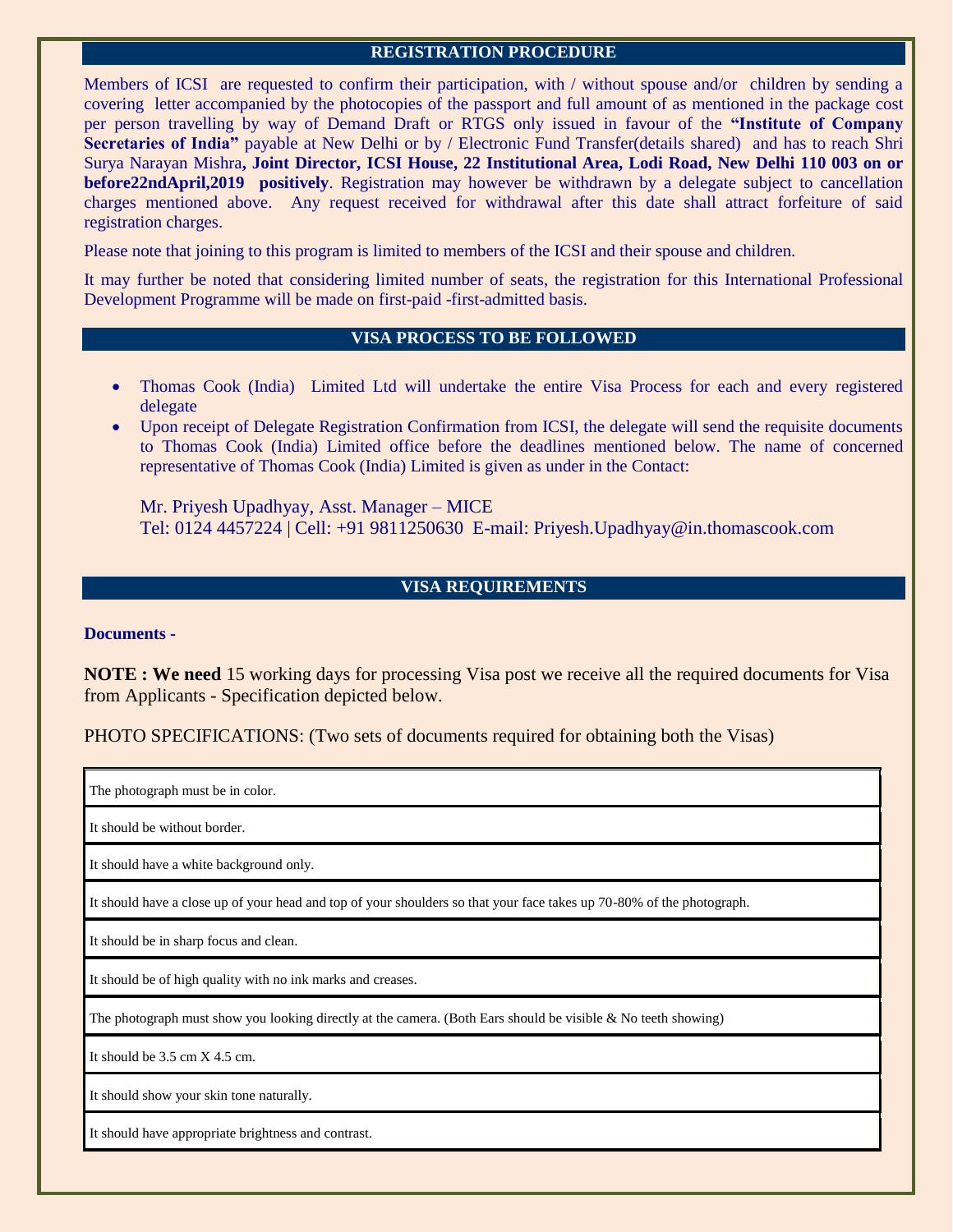The photograph should be a recent one not more than 3 months old.

It is to be taken without headgear &**without specs** 

It should be without hat/cap/ scarf.

It should be without the applicant's hair tucked behind his/her ears.

The photograph should not have any staple marks. - DO NOT STAPLE THE PHOTOS

#### **Scanned & color photocopies would NOT be accepted.**

#### **FROM APPLICANTS SIDE**

1. Visa form duly filled & Signed (Personal info to be filled by the applicant). - Form attached

2. Passport should have min. 06 months validity from the date of arrival and total validity not exceed 10 years - NO HAND WRITTEN OBERSATORIES ACCEPTED INTHE PASSPORT

3. 03 **RECENT COLORED** photographs with white background 35x45mm with 80% facial image (DO NOT STAPLE THE PHOTOS)

4. Covering letter / Visa request letter from the applicant side stating purpose of visit, dates etc ( if self employed then must be on letter head or if employed then plain paper with NOC from employer) 5. Business card

6. In case of student School ID and NOC / Leave certificate from school

7. 06 months Bank statement - PLS NOTE INTERNET STATEMENT ARE NOT ACCEPTABLE. BANK STATEMENT SHOULD BE FROM THE BANK WITH COMPLETE BRANCH ADDRESS, ACCOUNT NO  $\&$ CONTACT DETALS DULY ATTESTED

8. Last 03 yrs Income Tax return FOR SELF & COMPANY

9. If the applicant is employed, he/she should attach a letter from the employer stating the nature of employment, duration of the leave of absence as well a valid employment ID. Students should present a valid student ID and letter of enrollment at a University of institute of learning.

10. A valid travel document and a one photocopy of it. Travel documents issued 10 years prior to the date of submitting the application are not accepted. The travel document must be valid at least three months after the completion of the journey.

11. Proof of Occupation FROM BUSINESS MAN like :Company Registration Certificate of Indian Company , Company Memorandum & article of Association, Evidence of Partnership or Proprietorship/ Ownership

12. Personal & Company's Latest Bank Statement for past 6 months with person name and contact no

13. SALARY SLIP FROM AN EMPLOYEE

14. EMPLOYEE LEAVE CERTIFICATE

15. PAN CARD COPY (IN CASE THE INFORMATION GIVEN ON PASSPORT & PAN CARD DIFFER. (THE APPLICANT HAS TO PROVIDE THE AFFIDIVIT FOR THE SAME )

## **FROM TOUR OPERATOR SIDE**

1.Hotel confirmation

2.Overseas Travel andMedical insurance (only till 60 Years, Otherwise Medical Certificates need to be furnished, additional cost if any to be paid by the participant.) 3.Return air tickets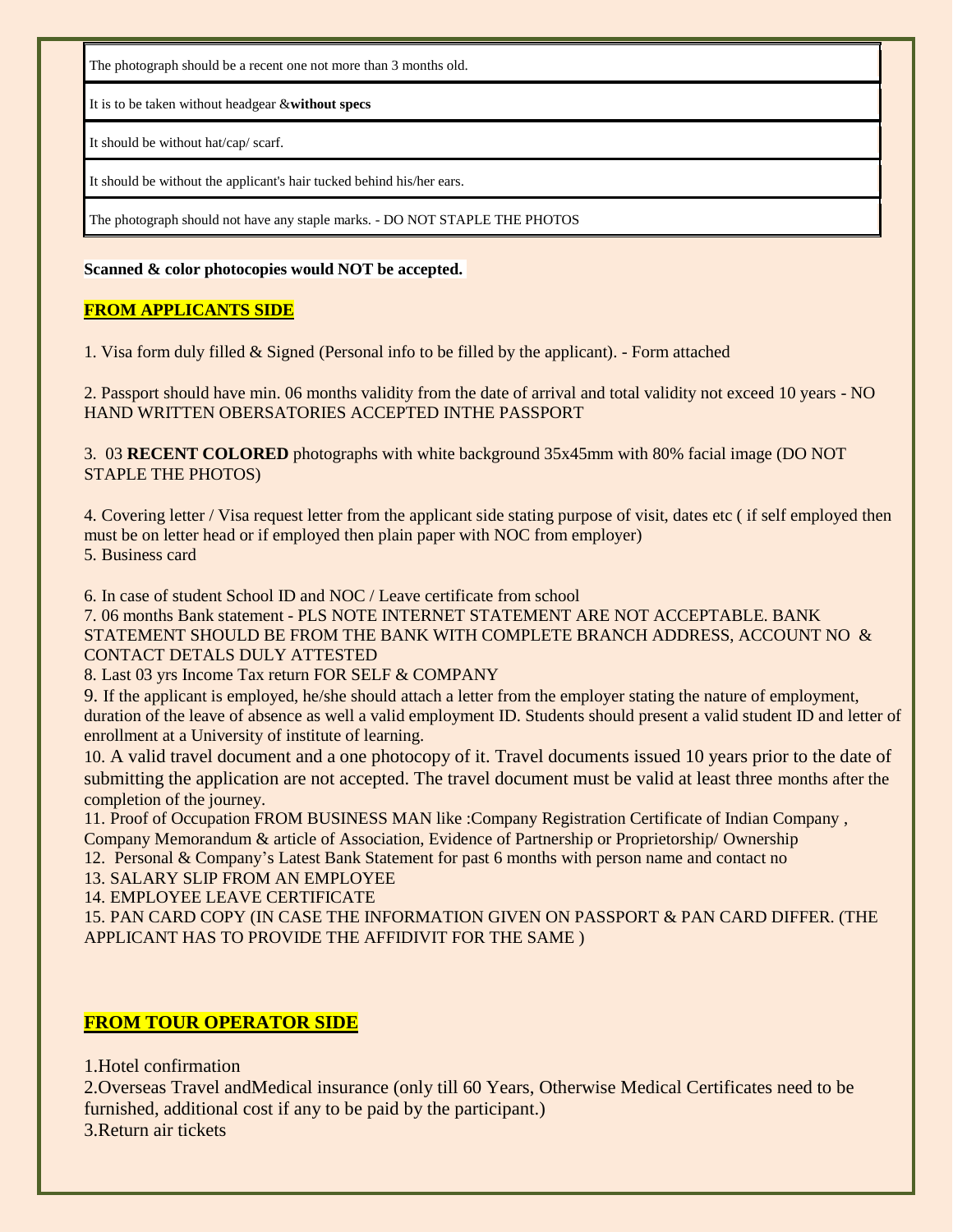4.Day To Day tour plan Processing Time: 15 working days after the submission approx.

#### **Time Taken in processing visa applications = 15 Working Days approximately**

**Note- Actual processing time may vary on a case to case basis and is at discretion of Embassy/Consulate. Also please note that numbers of days given above are working days (exclusive of Embassy/ Government Holidays).**

#### **VISA CO-ORDINATION WILL BE MADE BY THOMAS COOK (INDIA) LIMITED TEAM**

#### **DEADLINES TO SEND DOCUMENTS TO THOMAS COOK (INDIA) LIMITED**

- First cut of  $f 22<sup>nd</sup>$ April, 2019
- Final deadline  $-25<sup>th</sup>$ April, 2019

#### **Deadlines will not be extended after this.**

Couriers should be sent on the below name and address:

#### **THOMAS COOK (INDIA) LIMITED CONTACT**

#### **DELHI:**

**Thomas Cook (India) Limited**, **520 UdyogVihar, Phase - III, Gurugram - 122016, NCR Delhi**

**MR. HEMANT KUMAR, Senior Manager – MICE Phone: 0124-4457311 Mobile No 9999891433 Email ID :hemant.Kumar@in.thomascook.com**

**For any visa / documentation related query Mr. Priyesh Upadhyay, Asst. Manager – MICE**

**Tel: 0124 4457224 | Cell: +91 9811250630 E-mail: Priyesh.Upadhyay@in.thomascook.com**

The letters shall be super scribed "**14th ICSI IPDFP"**

*For any query, please feel free to contact:*

**S N Mishra Joint Director**  The Institute of Company Secretaries of India ICSI HOUSE', 22 Institutional Area, Lodi Road, New Delhi – 110003 Tel.No.011-45341015 E-mail: [surya.mishra@icsi.edu](mailto:%20surya.mishra@icsi.edu) / [ramesh.kumar@icsi.edu](mailto:abhishek.kumar@icsi.edu)

## **RTGS DETAILS**